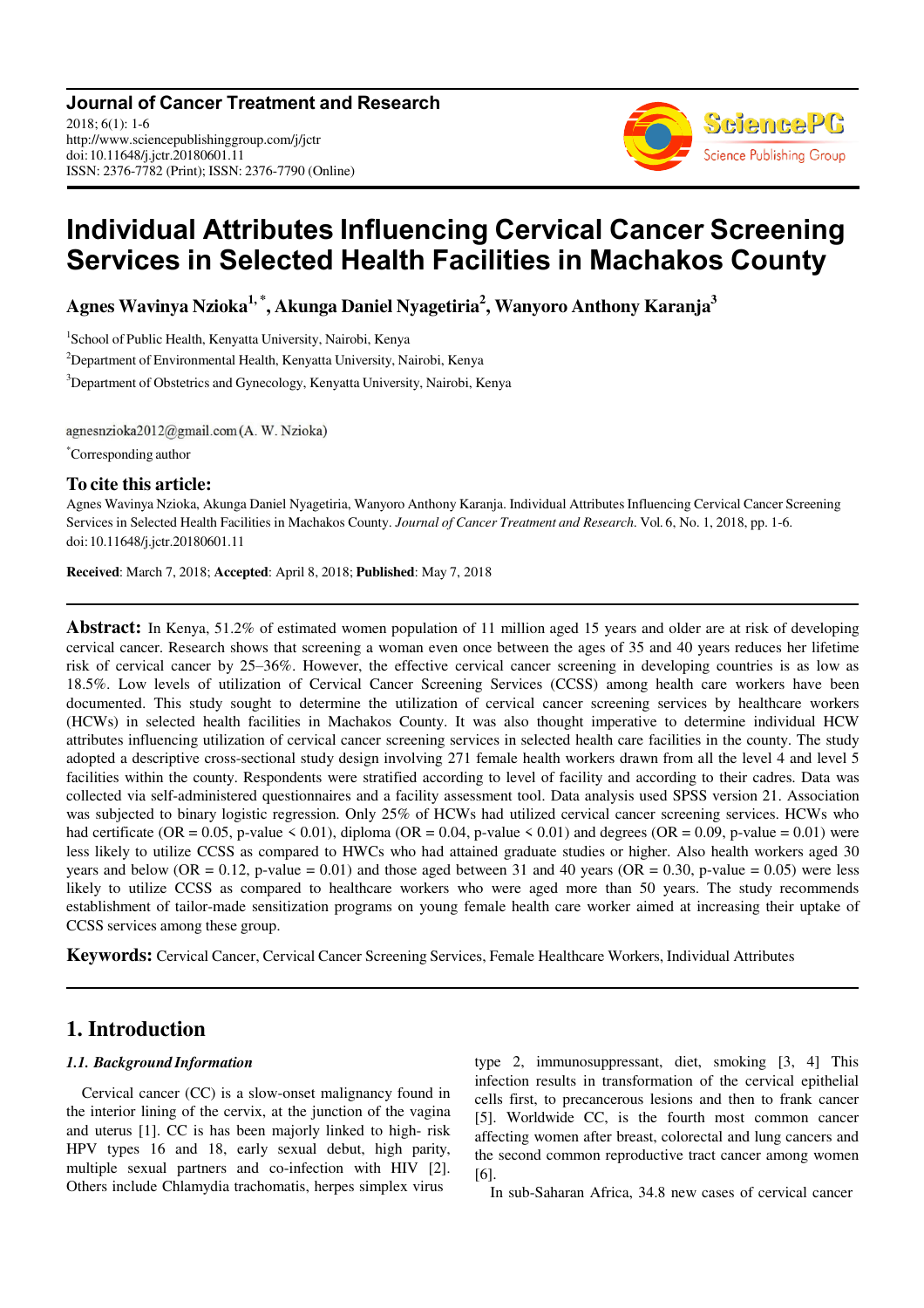per 100,000 women are diagnosed yearly and 22.5 per 100,000 women diagnosed with cervical cancer die annually [7]. In Kenya cervical cancer is not only the second cause of reproductive tract cancer among women but also the leading cause of cancer deaths among women aged between 15 and 49 years [8]. It is estimated there are 4,802 CC cases annually and causes 2,451deaths annually in Kenya [9]. The National Cervical Cancer Prevention Strategic Plan (NCCPSP) seeks to ensure that Women of Reproductive Age (WRA) have access to cervical cancer prevention and control services thereby reducing the incidence of overt cancer with its impact on health and development [8].

CC is preventable and its morbidity and mortality could be greatly reduced using preventative health methods such as HPV vaccination and safe sexual practice and most importantly secondary prevention through screening [5]. Cervical cancer screening is estimated to prevent up to 80% of CC in countries where screening is routine [10]. Research has demonstrated that screening a woman even once between the ages of 35 and 40 years reduces her lifetime risk of cervical cancer by 25–36% [11]. Furthermore screening enables early detection and treatment of pre-malignant lesions and referral for cervical cancer management which will improve length and quality of life of the health care workers, besides being affordable and cost effective [11].

In limited resource settings WHO-approved, strategy for cervical cancer screening in low resource settings is visual inspection with acetic acid (VIA) or visual inspection with Lugol's iodine (VILI) [10]. Pap smear is the most commonly used method for cervical cancer screening and is only available in urban areas but these facilities experience frequent shortages of materials needed for taking Pap smears [12]. Screening for cancer of the cervix recommended for all sexually active females [13]. Therefore health workers are expected to act as role models in uptake of preventive services like cervical cancer screening [14].

#### *1.2. Problem Statement*

Worldwide, low level of coverage in cervical cancer screening services and wide inequalities in the utilization of those services has been reported [15, 7]. Crude coverage of cervical cancer screening in developed countries is at 93.6% while in developing countries the crude coverage is only 44.7% [15].

However, previous studies in several countries have documented low levels of utilization of cervical cancer screening services among health care workers [4, 16, 14]. Worrisomely, health care workers like the general population continue to be diagnosed with cervical cancer when it is too late when little on nothing can be done, or when the burden for treatment is too high to manage [17, 18, 19]. In Kenya, uptake of cervical cancer screening services is low, at 3.5% [9]. Furthermore, individual factors that influence effective utilization of the standardized screening services among health care workers was not adequately documented either in Kenya or in selected health facilities in Machakos County,

hence the need for this study.

#### *1.3. Objectives*

- 1. To establish the proportion of health care workers who utilize cervical cancer screening services in selected health facilities in Machakos County
- 2. To determine individual factors influence on utilization of cervical cancer screening services among the health care workers in selected health facilities in Machakos County.

# **2. Methodology**

This was a descriptive cross sectional research that utilized quantitative research method of data collection and analysis conducted in 4 level 4 and 1 level 5 public health facilities among female health workers. A minimum sample of 251 female health workers was targeted, however 271 health workers responded to the study instruments. Stratified sampling was used to sample health workers proportionate to number of health workers in each level and professional cadres. Data was collected through face-to-face interviews using structured questionnaires.

Authority to carry out the study was sought from NACOSTI. Approval to conduct research was sought from Kenyatta University Ethical Review Committee; and permission to collect data was sought from the authorities in each hospital. Respondents consented to participate with confirmation of confidentiality. Collected data was crosschecked for completeness and any missing entries corrected upon completion of each interview.

Data coding, entry and analysis was done using the SPSS version 20 software. The questionnaires were inspected to detect errors and omissions and corrected immediately. Multiple binary logistic regression used to test the association between CCSS utilization and individual characteristics of health workers. Findings were presented as text, graphs and tables.

### **3. Findings and Discussion**

#### *3.1. CCSS Utilization*

Only a quarter 69 (25%) of the respondents had previously utilized CCSS services while 203 (75%) had never utilized CCSS. This shows that CCSS utilization in the county among health workers were relatively higher as compared to screening prevalence in developing countries which is 18.5% [15, 7]. However, this proportion was significantly higher compared to the general uptake of CCSS in Kenya which is estimated to be as low as 3.2% [9]. This was also similar to other previous studies in several countries that documented low levels of utilization of cervical cancer screening services among health care workers [14, 4, 16, 19]. But this was still low since health workers are expected to be role models in developing awareness, confidence and compliance of women for CCSS especially if they have been screened themselves [20-22].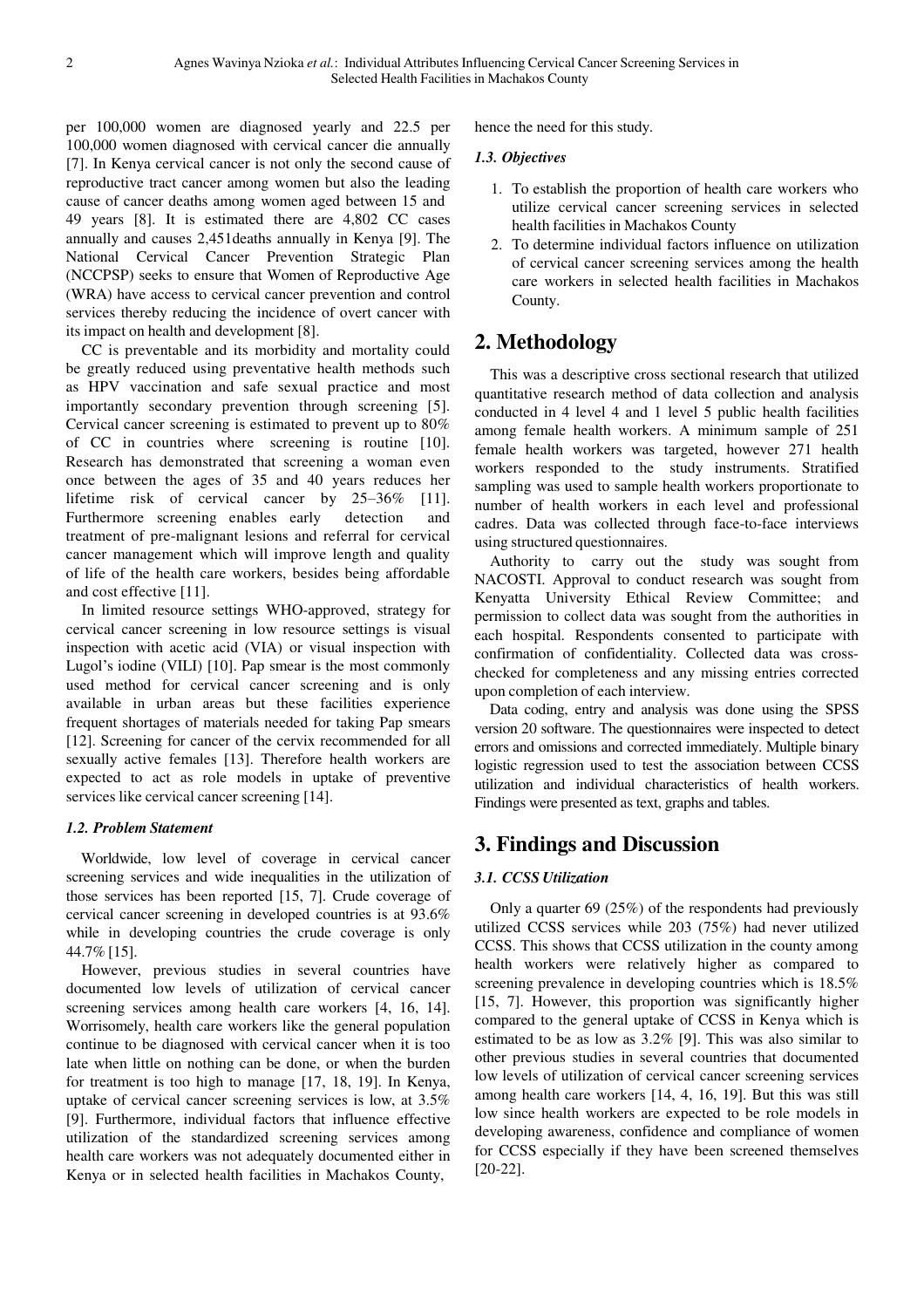

*Figure 1. CCSS Utilization.*

#### *3.2. Socio-Demographic Characteristics and CCSS Utilization*

Health workers who had certificate (Adjusted Odds Ratio  $[AOR] = 0.05$ , p-value < 0.01), diploma (AOR = 0.04, pvalue  $\leq 0.01$ ) and degree (AOR = 0.09, p-value = 0.01) were less likely to utilize CCSS compared to HCWs who had attained postgraduate studies. This showed that an increase in education level results to an increase in CCSS utilization. This finding was similar to a study in Cameroon where access to CCSS was found to be determined by women's level of education which effectively determined the level of knowledge on cervical cancer and its prevention [27]. Contrary observation was made also among HCWs in Ethiopia which showed that there were no significant

difference in CCSS utilization among HCWs with diploma and those with degrees [19].

HCWs aged 30 years and below (OR = 0. 108, p-value = 0.009) and those aged between 31 and 40 years were less likely to utilize CCSS as compared to nurses who were aged more than 50 years. Health workers aged above 50 years had the highest proportion (47.6%) of CCSS utilization. This showed that older HCWs were more likely to utilize CCSS as compared to younger ones. This could be due to the fact that elderly women may receive more frequent gynecological care and the common belief that cervical cancer only occurs in older women, making them more responsive to their health and young HCWs not seeing themselves as susceptible [14]. Similar findings were made in Nigeria [24-26].

*Table 1. CCSS Utilization and HCWs Socio-Demographic Characteristics.*

| Characteristic         | <b>Categories</b>   | <b>Not utilized CCSS</b> |      | <b>Utilized CCSS</b> |                 |                     |         |
|------------------------|---------------------|--------------------------|------|----------------------|-----------------|---------------------|---------|
|                        |                     | F                        | $\%$ | $\mathbf{F}$         | $\mathcal{O}_0$ | AOR (95% CI)        | p-value |
| Marital status         | Married             | 142                      | 71.7 | 56                   | 28.3            | $1.35(0.55-3.30)$   | 0.52    |
|                        | Divorced            | 7                        | 87.5 |                      | 12.5            | $0.12(0.01-1.68)$   | 0.12    |
|                        | Never married (Ref) | 54                       | 81.8 | 12                   | 18.2            |                     |         |
| Profession             | Clinical            | 136                      | 72.7 | 51                   | 27.3            | $0.79(0.39-1.61)$   | 0.52    |
|                        | Non-clinical (Ref)  | 67                       | 78.8 | 18                   | 21.2            |                     |         |
| <b>Education</b> level | Certificate         | 33                       | 66.0 | 17                   | 34.0            | $0.05(0.01-0.32)$   | 0.00    |
|                        | Diploma             | 139                      | 79.4 | 36                   | 20.6            | $0.04(0.01-0.25)$   | 0.00    |
|                        | Degree              | 28                       | 75.7 | 9                    | 24.3            | $0.09(0.01-0.59)$   | 0.01    |
|                        | Postgraduate (Ref)  | 3                        | 30.0 | $\tau$               | 70.0            |                     |         |
| Number of children     | $\theta$            | 38                       | 79.2 | 10                   | 20.8            | $1.64(0.48-5.62)$   | 0.43    |
|                        | $1 - 2$             | 108                      | 80.6 | 26                   | 19.4            | $0.82(0.39-1.71)$   | 0.60    |
|                        | $3 - 5$ (Ref)       | 57                       | 63.3 | 33                   | 36.7            |                     |         |
| Age                    | $\leq 30$           | 74                       | 90.2 | 8                    | 9.8             | $0.12(0.02 - 0.64)$ | 0.01    |
|                        | $31 - 40$           | 61                       | 81.3 | 14                   | 18.7            | $0.30(0.09-1.00)$   | 0.05    |
|                        | $41 - 50$           | 46                       | 63.0 | 27                   | 37.0            | $0.58(0.25-1.36)$   | 0.21    |
|                        | $>50$ (Ref)         | 22                       | 52.4 | 20                   | 47.6            |                     |         |
| Work experience        | $\leq 10$           | 102                      | 88.7 | 13                   | 11.3            | $0.50(0.13-1.91)$   | 0.31    |
|                        | $10 - 20$           | 57                       | 70.4 | 24                   | 29.6            | $0.88(0.36-2.14)$   | 0.78    |
|                        | $>20$ (Ref)         | 44                       | 57.9 | 32                   | 42.1            |                     |         |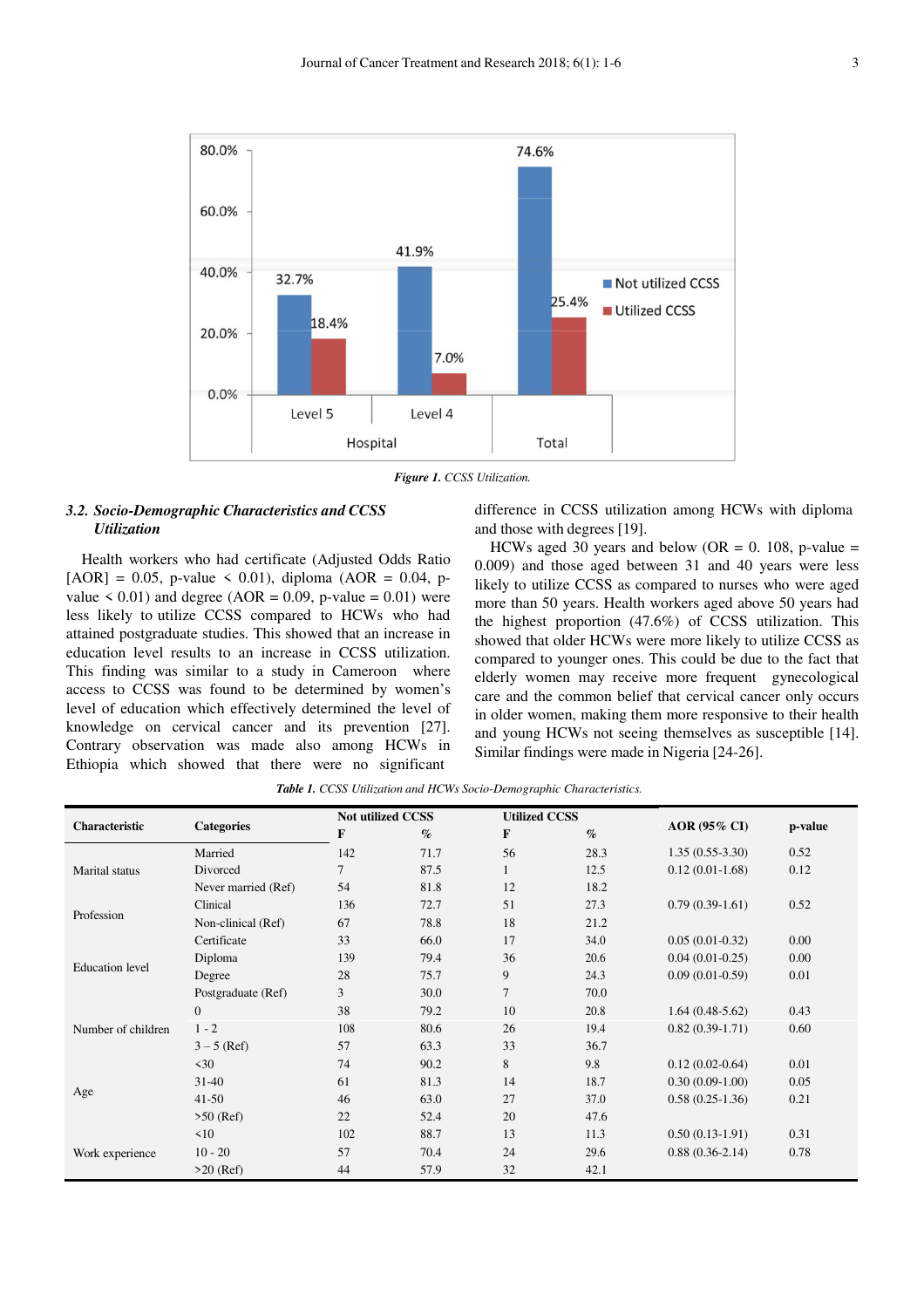#### *3.3. CCSS Knowledge and CCSS Utilization*

To measure knowledge levels of individual respondents, a series of eight dichotomous true/false questions were asked. Each respondent who answered a question rightly was deemed knowledgeable and was awarded a score of one and zero otherwise. In the end these scores were added to indicate CCSS knowledge scores with a maximum score of 8 points and minimum 0 points. The results were then rated as high knowledge level ( $\geq$ 7 points), moderate (5 – 6 points) and low  $(\leq 4 \text{ points})$ . 191 (70.2%) of the participants were moderately knowledgeable, 57 (21.0%) were highly knowledgeable while 24 (8.8%) had low knowledge. There was no significant association between CCSS knowledge and CCSS

utilization among HCWs in the County. This finding disagrees with a study in Tanzania which revealed that knowledge of cervical cancer and its prevention was a barrier to CCSS among health care workers [3]. Literature indicates that that lack of relevant and timely knowledge about cervical cancer in the population and among health care workers is a prime barrier for access to cervical cancer prevention [23]. However, previous studies among female health workers, show that health workers were knowledgeable about several health related issues but this knowledge had not translated to better uptake of health services among these health workers [21, 16, 22, 26].

*Table 2. CCSS Knowledge and CCSS Utilization.*

| <b>CCSS</b> knowledge | <b>CCSS</b> utilization |              |                   |                   |         |
|-----------------------|-------------------------|--------------|-------------------|-------------------|---------|
|                       | Not utilized            | Utilized     | Total $(N = 272)$ | $AOR$ (95% CI)    | p-value |
| Low                   | 16(66.7%)               | $8(33.3\%)$  | $24(8.8\%)$       | $1.54(0.54-4.35)$ | 0.419   |
| Moderate              | 144 (75.4%)             | $47(24.6\%)$ | 191 (70.2%)       | $1.0(0.50-1.99)$  | 0.994   |
| High (Ref)            | 43 (75.4%)              | 14 (24.6%)   | $57(21.0\%)$      |                   |         |

#### *3.4. CCSS Attitude and CCSS Utilization*

Perception and attitude towards CCSS was also measured using series of five 5-point Likert scale questions spanning from strongly agree to strongly disagree which were later merged to a binomial agree and disagree items; and further a score was then developed such that positive response was awarded a point while negative response was not which were then summed up to indicate positive, negative or neutral attitude. In the end these scores were added to indicate the CCSS perception and attitude with a maximum score of 5 points and minimum 0 points. The results were then rated as positive attitude ( $\geq 4$  points), neutral (2 – 3 points) and

negative attitude ( $\leq$ 1 point). 217 (79.8%) HCWs had positive attitude, 36 (13.2%) were neutral while 19 (7.0%) had negative attitude. There was no significant association between CCSS attitude and CCSS utilization among HCWs. Contrary observation was made among HCWs in Ethiopia which showed that negative attitudes among HCWs deterred them from utilizing CCSS [19]. Contrary findings were also made among female health workers in Nigeria who were found to have negative attitude towards cervical cancer screening which contributed to low CCSS utilization [27]. These findings however agrees with a study in Nigeria HCWs had good attitude of nurses towards Pap smear but did not did not translate to better utilization [26].

*Table 3. CCSS Attitude and CCSS Utilization.*

|                      | CCSS utilization |             |                   |                     |         |
|----------------------|------------------|-------------|-------------------|---------------------|---------|
| <b>CCSS</b> attitude | Not utilized     | Utilized    | Total $(N = 272)$ | <b>AOR (95% CD)</b> | p-value |
| Negative             | $14(73.7\%)$     | $5(26.3\%)$ | $19(7.0\%)$       | $1.03(0.35-2.98)$   | 0.961   |
| Neutral              | 28 (77.8%)       | $8(22.2\%)$ | $36(13.2\%)$      | $.82(0.35-1.91)$    | 0.647   |
| Positive             | 161 (74.2%)      | 56 (25.8%)  | 217 (79.8%)       |                     |         |

# **4. Conclusions**

- 1. There was low utilization of CCSS services among health workers in Machakos County with only a quarter of healthcare workers having ever been screened. This was better in level 5 hospital as compared to level 4 hospitals but much better than the national CCSS utilization.
- 2. Healthcare workers who had certificate and diploma were less likely to utilize CCSS as compared to healthcare workers who had attained postgraduate studies healthcare workers. Also healthcare workers aged 30 years and below were less likely to utilize CCSS as compared to healthcare workers who were

aged more than 50 years.

### **Recommendations**

- 1. The findings show that only a quarter of HCWs in the selected health facilities in Machakos County had utilized CCSS. Therefore there is need for more sensitization among HCWs and service providers to increase uptake of available CCSS for them to function as champions not only for the HCWs but also for the general public.
- 2. It has been shown that utilization was low among HCWs below 30 years; therefore, there is need for the Machakos County to enhance early sensitization and support programs among young female healthcare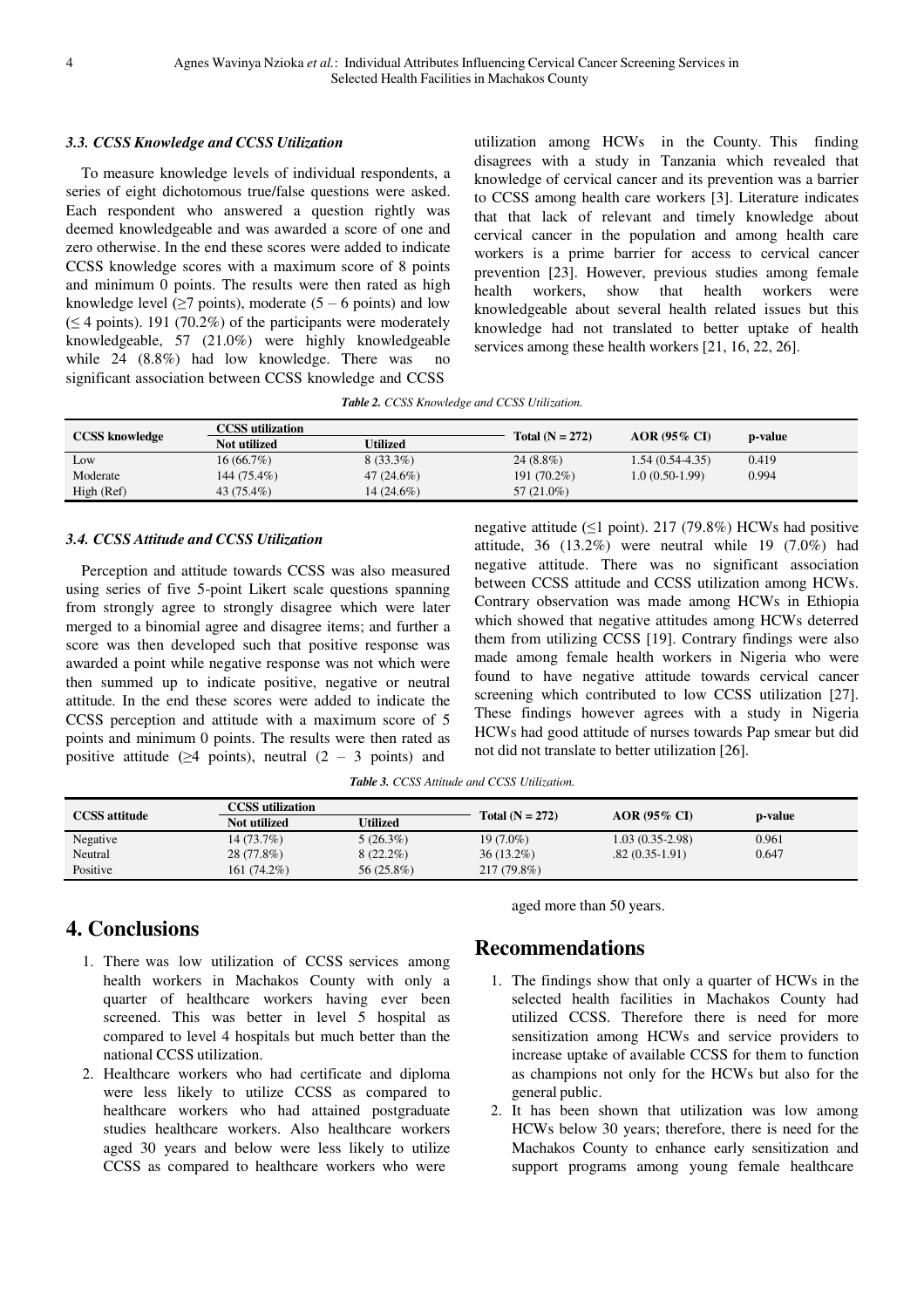workers aimed at increasing their uptake of the available CCSS.

### **Acknowledgements**

The authors of this publication would like to thank Elijah Kipchumba for data management and analysis services.

### **Competing Interests**

All authors declare that: there are no significant competing financial, professional or personal interests that might have influenced the performance or presentation of the work described in this manuscript.

### **Conflict of Interest**

All authors report no conflicts of interest in this publication.

# **Authors' Contributions**

Authors made substantial contributions to conception and design, and/or acquisition of data, and/or analysis and interpretation of data.

### **References**

- [1] Robert A. Smith et al., "Cancer screening in the United States, 2015: A review of current American Cancer Society guidelines and current issues in cancer screening," CA: A Cancer Journal for Clinicians, vol. 65, no. 1, pp. 30-54, 2015, doi:10.3322/caac.21261.
- [2] Jean Damascène Makuza et al., "Prevalence and risk factors for cervical cancer and pre-cancerous lesions in Rwanda," The Pan African Medical Journal, vol. 22, no. 26, 2015, doi: 10.11604/pamj.2015.22.26.7116.
- [3] Frida S Lyimo and Tanya N Beran, "Demographic, knowledge, attitudinal, and accessibility factors associated with uptake of cervical cancer screening among women in a rural district of Tanzania: Three public policy implications," BMC Public Health, vol. 12, no. 22, 2012, doi: 10.1186/1471- 2458-12-22.
- [4] I. O. G. Owoeye and I. A Ibrahim, "Knowledge and attitude towards cervical cancer screening among female students and staff in a tertiary institution in the Niger Delta," International Journal of Medicine and Biomedical Research, vol. 2, no. 1, pp. 48-56, 2013, <http://www.ajol.info/index.php/ijmbr/article/view/91935/8822> 5.
- [5] Hyacinth I. Hyacinth, Oluwatoyosi A. Adekeye, Joy N. Ibeh, and Tolulope Osoba, "Cervical Cancer and Pap Smear Awareness and Utilization of Pap Smear Test among Federal Civil Servants in North Central Nigeria," PLoS One, vol. 7, no. 10, p. e46583, 2012, doi: 10.1371/journal.pone.0046583.
- [6] Freddie Bray, Jian-Song Ren, Eric Masuyer, and Jacques Ferlay, "lobal estimates of cancer prevalence for 27 sites in the

adult population in 2008," International Journal of Cancer, vol. 132, no. 5, pp. 1133-1145, 2013 vol. 132, no. 5, pp. 1133-1145, 2013, [http://onlinelibrary.wiley.com/doi/10.1002/ijc.27711/pdf.](http://onlinelibrary.wiley.com/doi/10.1002/ijc.27711/pdf) 

- [7] International Agency for Research on Cancer (IARC). (2013) The International Agency for Research on Cancer (IARC). [Online]. http[s://www.iarc.fr/en/media](http://www.iarc.fr/en/media-)centre/pr/2013/pdfs/pr223\_E.pdf.
- [8] Ministry of Medical Services & Ministry of Public Health and Sanitation, The National Cervical Cancer Prevention Strategic Plan (2012 -2015). Nairobi: Ministry of Medical Services & Ministry of Public Health and Sanitation, 2012.
- [9] L Bruni et al., "Human Papillomavirus and Related Diseases in Kenya," Barcelona, Spain, Summary Report 2016-02-26 2016.
- [10] Sarah Finocchario-Kessler et al., "Cervical cancer prevention and treatment research in Africa: a systematic review from a public health perspective," BMC Women's Health, vol. 16, no. 29, pp. 1-25, 2016, DOI: 10.1186/s12905-016-0306-6.
- [11] Sue J. Goldie et al., "Cost-Effectiveness of Cervical-Cancer Screening in Five Developing Countries," The New England Journal of Medicine, vol. 353, pp. 2158-2168, 2005, DOI: 10.1056/NEJMsa044278.
- [12] Lucy W Kivuti-Bitok, Ganesh P Pokhariyal, Roudsari Abdul, and Geoff McDonnell, "An exploration of opportunities and challenges facing cervical cancer managers in Kenya," BMC Research Notes, vol. 6, no. 136, pp. 1-10, 2013, doi: 10.1186/1756-0500-6-136.
- [13] Prudence Creighton et al., "Cervical cancer screening in Australia: modelled evaluation of the impact of changing the recommended interval from two to three years," BMC Public Health, vol. 10, no. 374, pp. 1-14, 2010, DOI: 10.1186/1471- 2458-10-734.
- [14] Oyedunni Sola Arulogun and Opemipo Olubunmi Maxwell, "Perception and utilization of cervical cancer screening services among female nurses in University College Hospital, Ibadan, Nigeria," The Pan African Medical Journal, vol. 11, no. 69, pp. 1-8, 2012, [http://www.ncbi.nlm.nih.gov/pmc/articles/PMC3361207/.](http://www.ncbi.nlm.nih.gov/pmc/articles/PMC3361207/)
- [15] Emmanuela Gakidou, Stella Nordhagen, and Ziad Obermeyer, "Coverage of Cervical Cancer Screening in 57 Countries: Low Average Levels and Large Inequalities," PLoS Medicine, vol. 5, no. 6, p. e132, 2008, doi: 10.1371/journal.pmed.0050132.
- [16] Alok Goyal, Gunvant Vaishnav, Anjani Shrivastava, Ragini Verma, and Anjali Modi, "Knowledge, attitude & practices about cervical cancer and screening among nursing staff in a teaching hospital," International Journal of Medical Science and Public Health, vol. 2, no. 2, pp. 249-253, 2013, [http://www.scopemed.org/?mno=30507.](http://www.scopemed.org/?mno=30507)
- [17] Etienne Asonganyi et al., "Factors Affecting Compliance with Clinical Practice Guidelines for Pap Smear Screening among Healthcare Providers in Africa: Systematic Review and Meta-Summary of 2045 Individuals," PLoS ONE, vol. 8, no. 9, p. e72712, 2013, doi:10.1371/journal.pone.0072712.
- [18] Innocent O. Maranga et al., "Analysis of Factors Contributing to the Low Survival of Cervical Cancer Patients Undergoing Radiotherapy in Kenya," PLoS One, vol. 8, no. 10, p. e78411, 2013, doi: 10.1371/journal.pone.0078411.